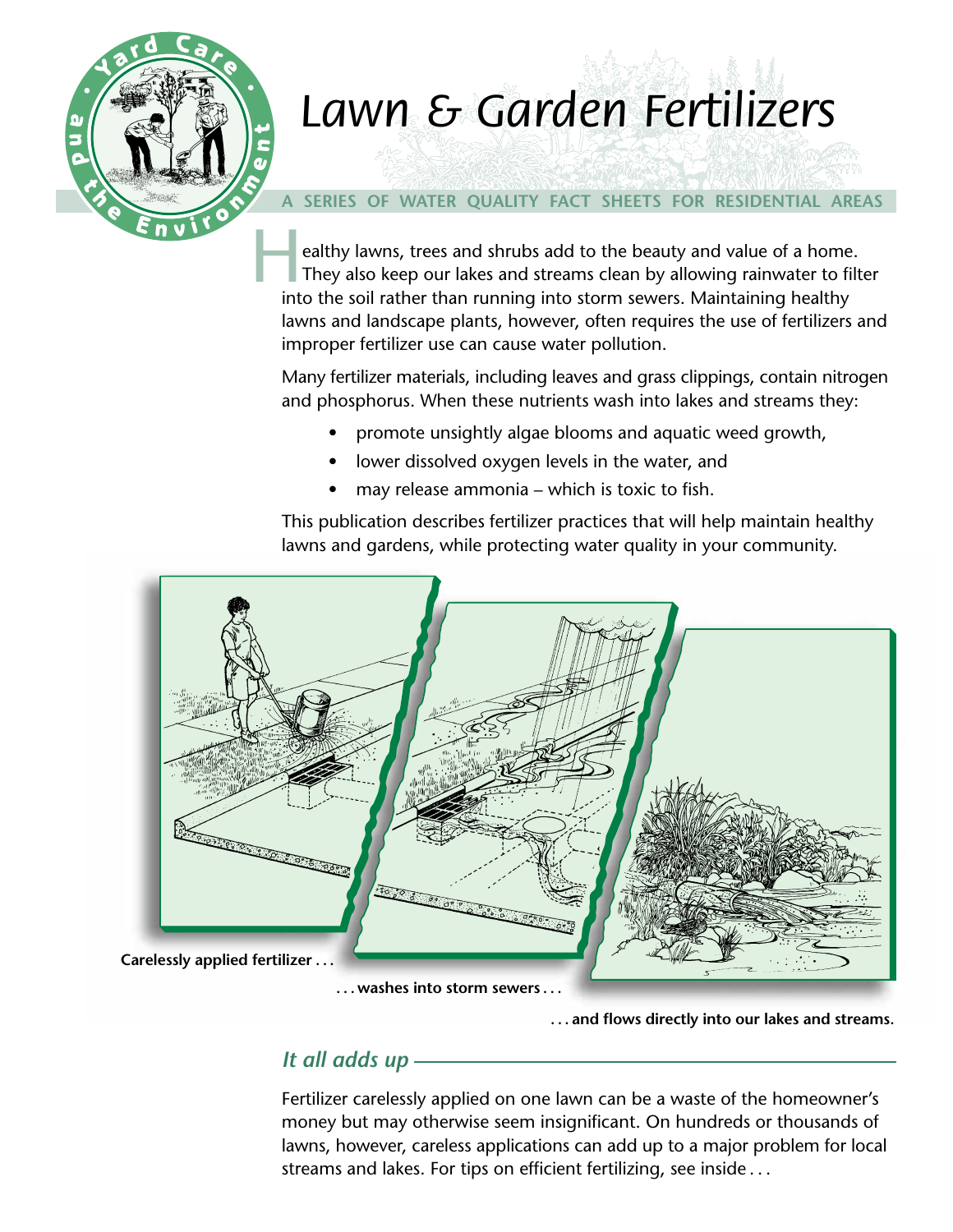### **CHOOSING THE BEST FERTILIZER APPROACH**

#### **FERTILIZER SELECTION**

The label on a fertilizer bag has three numbers indicating the percentage (by weight) of the three nutrients most essential to healthy lawns. Nitrogen (N) is always listed first, followed by phosphate  $(P, O_s)$ , which supplies phosphorus, and potash  $(K<sub>2</sub>O)$ , which supplies potassium. Therefore, a 25 lb. bag of 25-4-5 fertilizer contains 25% (6.25 lbs.) nitrogen, 4% (1 lb.) phosphate, and 5% (1.24 lbs.) potash. The remainder is made of ingredients such as sand or ground limestone.

Most organic fertilizers contain relatively low concentrations of plant nutrients compared to synthetic fertilizers, and release nutrients more slowly. Slow-release fertilizers provide a lower concentration of nutrients 為痛 over a longer period of time. Fast-release fertilizers do the opposite.

On heavy (clay) or compacted soils, fast release fertilizers are better than slowrelease fertilizers. The longer a fertilizer granule remains undissolved, the greater the chances of it being washed into waterways. On sandy soils, however, nitrogen can leach through the soil into the groundwater. On these soils, slow release nitrogen is preferred. Slow release nitrogen sources provide soluble nitrogen over a period of time so there is not a large concentration of nitrogen available for leaching.

#### **SOIL TESTS**

A fertilization program should begin with a soil test. Soil tests provide specific fertilizer recommendations for your lawn and garden and can help you avoid over-application of fertilizer.

#### **LAWN FERTILIZERS**

A lawn fertilization program should begin in **early October,** not early May. Spring applications can actually harm lawns by promoting more top (leaf) growth than root growth. Shallow root systems are unable to sustain lawns through a drought or a harsh winter. Fall fertilizer applications, however, promote deep, healthy root systems and hardy lawns.

Fall fertilizer applications should be made when the average daily temperature drops to 50˚ F. The average daily temperature is determined by adding the daily high temperature and the daily low temperature, and dividing by two. For example, 61˚ F (daily high)  $+37°$  F (daily low) divided by  $2 = 49°$  F average daily temperature.

The table below shows the timing of fertilizer applications and recommended amounts (if a soil test report is not available). It also shows the importance of grass clippings. By leaving grass clippings on the lawn, nitrogen applications can be reduced by 30-40 percent. Keep in mind that over-fertilizing and poor timing – not grass clippings – are primary reasons for thatch problems in lawns.

#### **Nitrogen application guidelines**

|                                     | Pounds of nitrogen per 1,000 square feet of lawn |                                                    |
|-------------------------------------|--------------------------------------------------|----------------------------------------------------|
| Time of<br>Application <sup>1</sup> | <b>Grass Clippings</b><br>Removed                | <b>Grass Clippings</b><br>Not Removed <sup>2</sup> |
| October 1                           | 1.25                                             | 1.00                                               |
| Late May                            | 1.25                                             | 1.00                                               |
| Late June                           | 0.75                                             | 0.50                                               |
| Late August (optional)              | 0.75                                             | 0.50                                               |
|                                     |                                                  |                                                    |

1Fall nitrogen fertilizers should be water soluble and contain nitrate or ammonia forms of nitrogen such as urea, ammonium nitrate or ammonium sulfate.

2Grass clippings are organic fertilizers containing 3-4% nitrogen when dry.

Note: You can use a simple calculation to determine how much fertilizer to apply to reach a recommended level of nitrogen. For example, if you want to apply 1.00 lb. of nitrogen using 25-4-5 fertilizer, divide 1.00 by 25 percent (or .25). The answer is 4. In this case, to get the recommended 1.00 pound of nitrogen, apply 4 lbs. of the fertilizer mixture per 1,000 sq. ft. of lawn. (Of course, you also need to determine the size of the lawn.)

■ ■ ■ ■ ■ ■ ■ ■ ■ ■ ■ ■ ■ ■ ■ ■ ■ ■ ■ ■ ■ ■ ■ ■ ■ ■ ■ ■ ■ ■

**soil before you start a fertilization program. For more information on soil testing, contact your county UW-Extension office.**

**It's best to test the**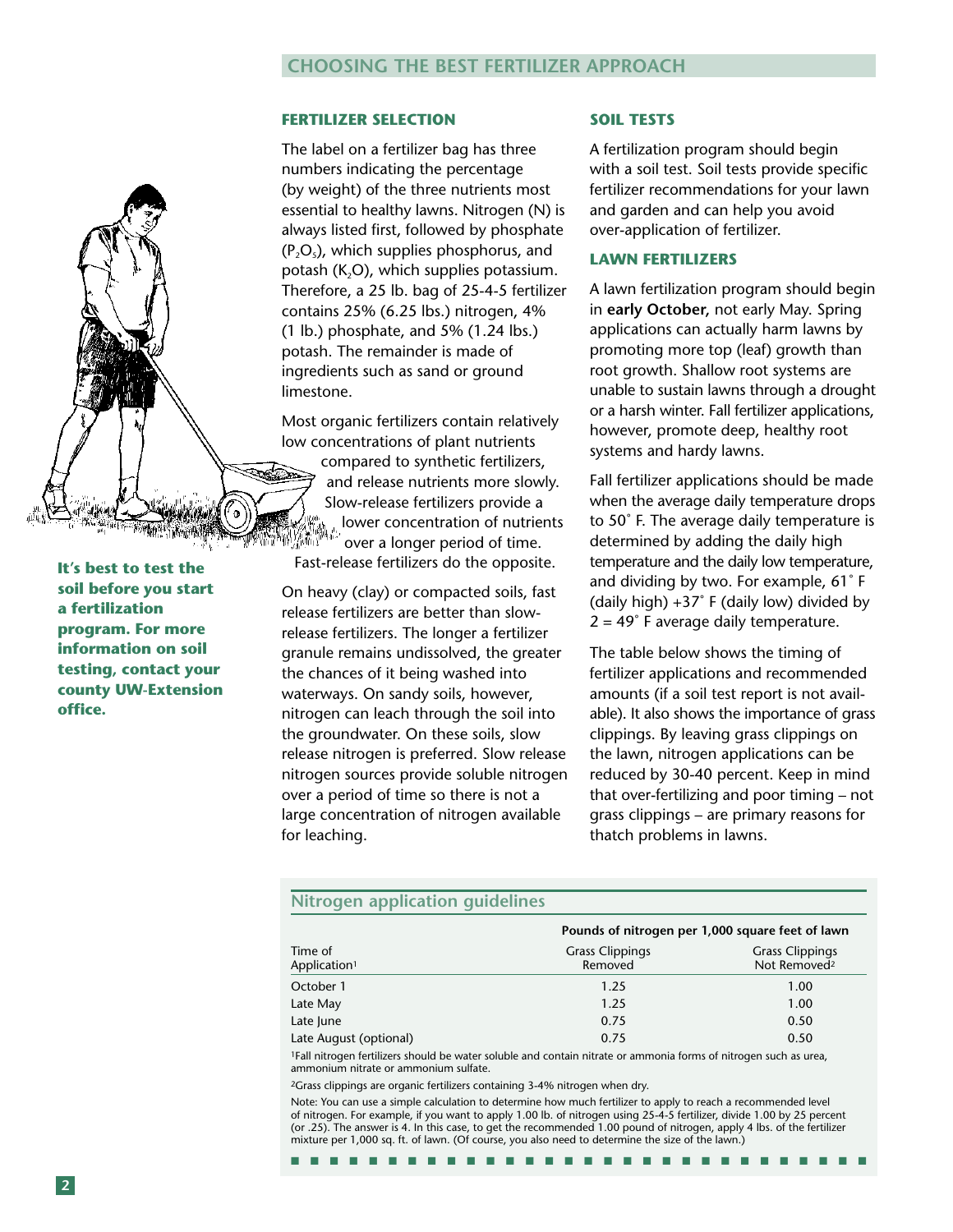#### **GARDENS, TREES & SHRUBS**

Start with a soil test. The nutrient requirements for garden plants vary. In general, nitrogen promotes leafy top growth; phosphorus is used for root development; and potassium is necessary for winter hardiness, disease resistance, and general plant durability. Specific recommendations can be found in publications available at your county UW-Extension office.

Healthy trees and shrubs in will-drained, fertile soils do not require annual fertilizer applications. If they appear unhealthy, the problem may be caused by insects, disease, or weather. Fertilizers should be applied when trees and shrubs are growing poorly and the problem cannot be traced to other causes. If plants do not respond, the problem may be soil-related.

In general, trees and shrubs should be fertilized when they are dormant, in late fall or early spring. Fertilizing in early fall stimulates growth that might be killed in winter, providing an entrance for insects and disease organisms. Similarly, fertilizing in late spring stimulates growth that depletes stored food supplies and weakens the plant. (However, if trees and shrubs are stressed by environmental conditions, fertilizer should be applied in June.)

When planting gardens, trees or shrubs, cover the bare soil with a mulch to prevent erosion, and sweep (don't wash) soil off paved areas. Phosphorus is often attached to soil particles. When these particles are washed into lakes or streams the phosphorus stimulates excess weed and algae growth.



**Healthy gardens, trees and shrubs add beauty and value to a home, allow stormwater to soak into the ground and help filter impurities from the water.**

#### **A Note of Caution on Fertilizer-Pesticide Combinations**

Many homeowners and lawn care companies routinely combine fertilizer and pesticides in a series of applications throughout the spring, summer and fall. These multi-step programs are promoted as the sure and easy path to the perfect lawn. The pressure to have a perfect lawn, however, has clouded a number of issues and literally mixed ingredients that should be kept separate. Areas of caution include:

#### *Routine insecticide applications.*

Most insects found on a lawn are beneficial, and insecticides can harm these beneficial insects, as well as birds, pets and people. Research in Wisconsin indicates that only about one lawn in 200 will need an insecticide application in a given year. Even on lawns where harmful insects exist, natural controls or better lawn care practices will reduce the threat. For example, chinch bugs can be pests during a dry year, but proper watering (or even a good rain) can minimize their effects.

#### *Routine herbicide applications.* Weeds are not the cause of an unhealthy lawn, they are the result. The best defense against weeds is a thick



healthy lawn that comes from proper watering, fertilizing and mowing. Routine herbicide applications are unnecessary and their effects can be misleading. For example, "Weed 'n' Feed" products are widely used to kill dandelions in spring, when the flowers are so noticeable. The curling weeds seem to indicate that the herbicide has been effective, but in fact the herbicide may kill only the top of the weed, not the root.

#### *Unnecessary nutrient applications.*

Most commercial fertilizers contain phosphorus, a major water pollutant. Yet many soils already contain enough phosphorus for a healthy lawn. This underscores the need for a soil test before applying fertilizers. Lowphosphorus or phosphorus-free fertilizers can provide nutrients while avoiding the threat to water quality.

■ ■ ■ ■ ■ ■ ■ ■ ■ ■ ■ ■ ■ ■ ■ ■ ■ ■ ■ ■ ■ ■ ■ ■ ■ ■ ■ ■ ■ ■ ■ ■ ■ ■ ■ ■ ■ ■ ■ ■ ■ ■

STAY OFF GRASS UNTIL DRY

In short, applying unneeded pesticides and nutrients in a generic, multi-step fertilizer program can be expensive for the homeowner and harmful to the environment.